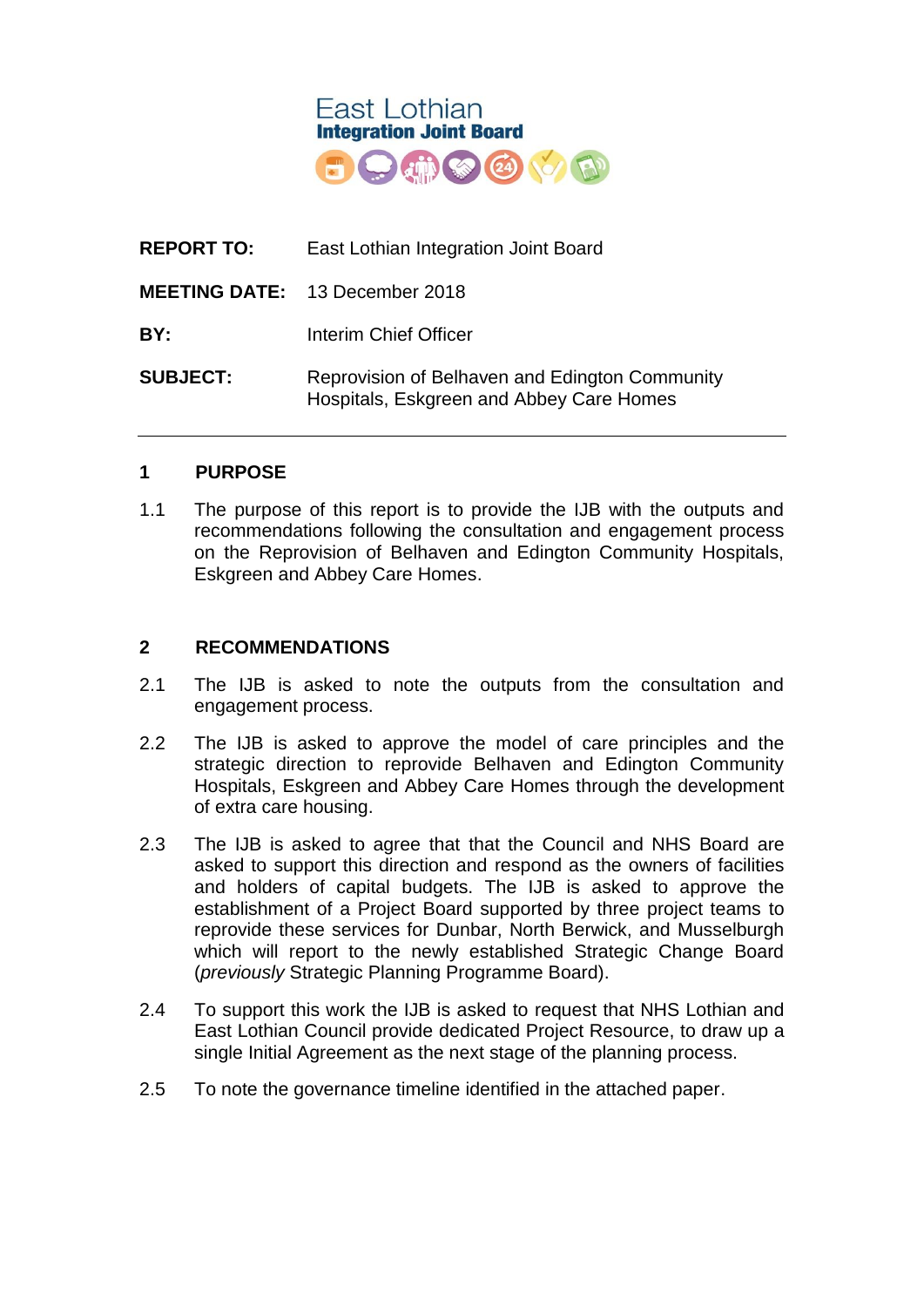# **3 BACKGROUND**

- 3.1 A report was presented to the IJB in February 2018 ("*Reprovision of Belhaven and Edington Community hospitals and Eskgreen and Abbey Care Homes*"). The board requested an updated report be brought back following the consultation and engagement period March to June 2018.outlining a strategic direction for the reprovision of Reprovision of Belhaven and Edington Community Hospitals, Eskgreen and Abbey Care Homes.
- 3.2 This report was the product of the East Lothian IJB Directions section 12d objective for the "*Reprovision of Belhaven and Edington Community Hospitals and Eskgreen and Abbey care homes*.
- 3.3 Appendix 1 provides an updated briefing paper and next steps.
- 3.4 The following conclusions have been reached.
- 3.5 Extra Care Housing offers a modern, homely, flexible, future focused solution to both the reprovision of existing facilities. Extra Care will help to provide, as well as current care home and community support services, a contribution to meeting the needs of the growing population in support of the IJB Strategic Plan.
- 3.6 There is anxiety about how higher levels of need can be met in this setting particularly in relation to end of life care and local respite availability, the details of the service model and design will be developed to take account of these areas, allowing for higher levels of staffing, support equipment and clinical care in an agreed number of units in each facility.
- 3.7 The issue of sites and their capacity is a critical one and whilst the original paper to the IJB proposed facilities of 60 to 70 units, this may not be possible in all locations.
- 3.8 A space assessment is being undertaken to provide some early indications of potential numbers of ECH units across current sites. There is potential to provide up to around 200 ECH units on current sites, but with limitations on some sites. The Abbey Care Home site would not be developable due to historic and archaeological constraints and Edington would be limited due to site size. However, a new site if identified in North Berwick could provide approximately 60. The Belhaven site could accommodate at least 60 units. The Wireworks site could accommodate at least 60 units. The Eskgreen site could accommodate around 20 units. As stated in the East Lothian Local Housing Strategy 2018-23<sup>1</sup> any requirement for accommodation arising as a result of hospital re-provision will be over and above the requirements set out in the LHS 2018-2023.
- 3.9 The IJB should continue to specify the list of services agreed in February 2018 for inclusion in the reprovision. How these services will be delivered should be developed through the Project Board.

 $\overline{a}$ 

<sup>1</sup> June 2018.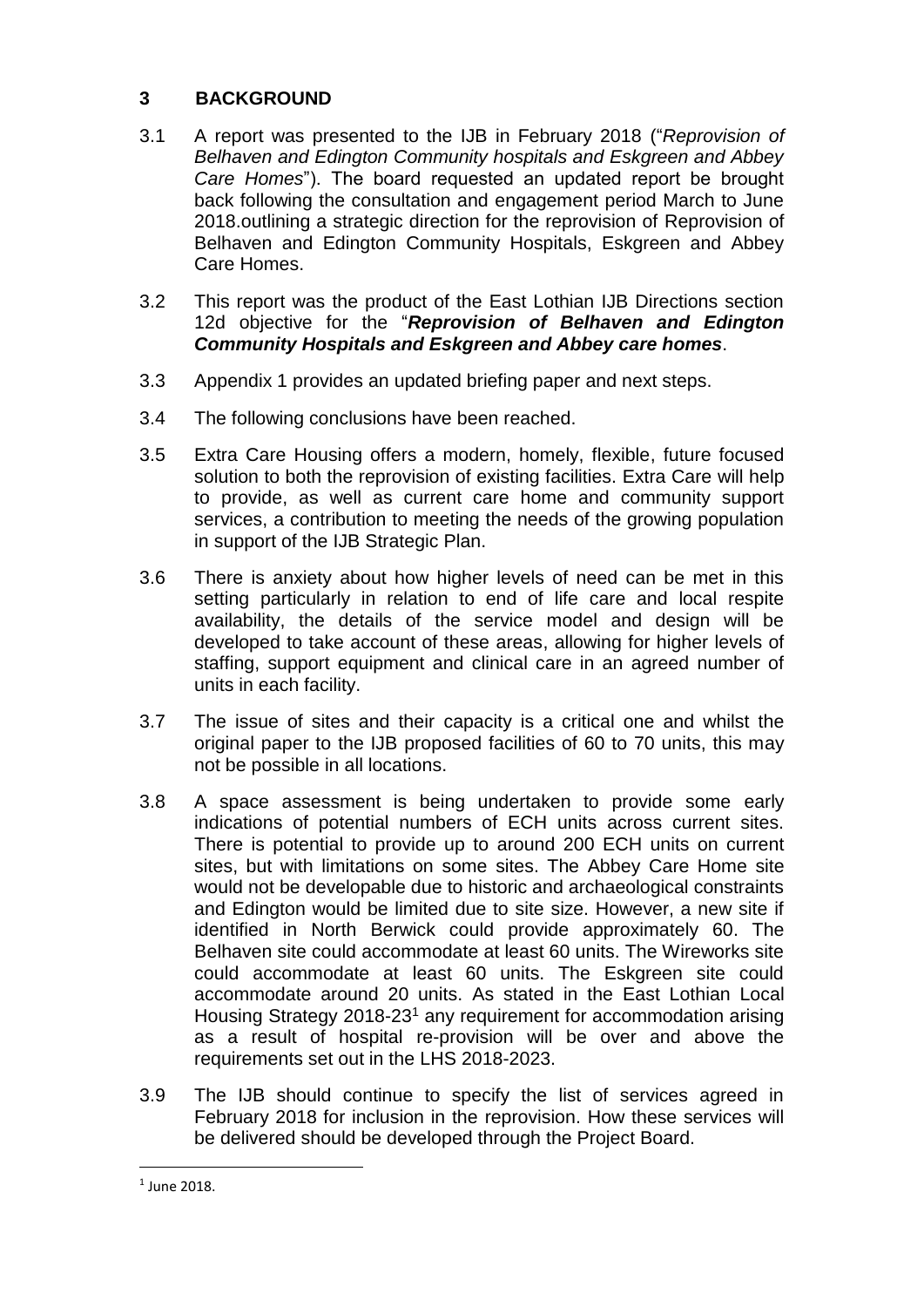- 3.10 The consultation and engagement work was only the start of these projects and communities and groups will have the opportunity to help co-produce the models (this is adhering to IJB Engagement Policy 2018) over the next 12- 18 months when the business cases are being developed."
- 3.11 Delivery will require dedicated project resource (see 6.1).
- 3.12 It should be noted that capital planning processes are not the same in NHS Lothian and East Lothian Council but both organisations will be asked to approve certain stages. The first stage is a "Strategic Assessment" required by NHS Lothian and this is attached at Appendix 2. This will form part of the papers to the NHS Board and to East Lothian Council.
- 3.13 The next stage is the development of an "Initial Agreement" required by NHS Lothian. The Initial Agreement moves into a greater level of detail on site options, procurement options, service models and costs. This will be presented to East Lothian Council as a progress update. It is recommended that the Initial Agreement should cover all the reprovisions in order to ensure that each can then proceed as a separate business case.
- 3.14 The Initial Agreement will also address the issue of prioritisation of the projects, consider site options and issues raised about sustainability of the workforce.

# **4 POLICY IMPLICATIONS**

- 4.1 Policy direction at a national and local level is to Shift the Balance of care from institutional care to care in the community and to enable people to live longer at home or in a homely setting. This reprovision and proposals for the Community Hospitals and Care Homes support this national policy.
- 4.2 This reprovision responds to the East Lothian Strategic Plan (2016- 2019) which has identified the key aim to shift resources from institutional care and acute care in to communities, to enable delivery of improved outcomes for the people of East Lothian.
- 4.3 Further, it contributes toward the Scottish Governments 2020 vision for everyone to live longer healthier lives at home or in a homely setting and the Single Outcome agreement (SOA) in further shifting the balance of care.
- 4.4 It helps to support and respond to the changing demographic in East Lothian.
- 4.4.1 In 2012, there were 100,850 people living in East Lothian, and this is projected to grow by 23% between now and 2037. This is one of the highest increases in any local authority area in Scotland.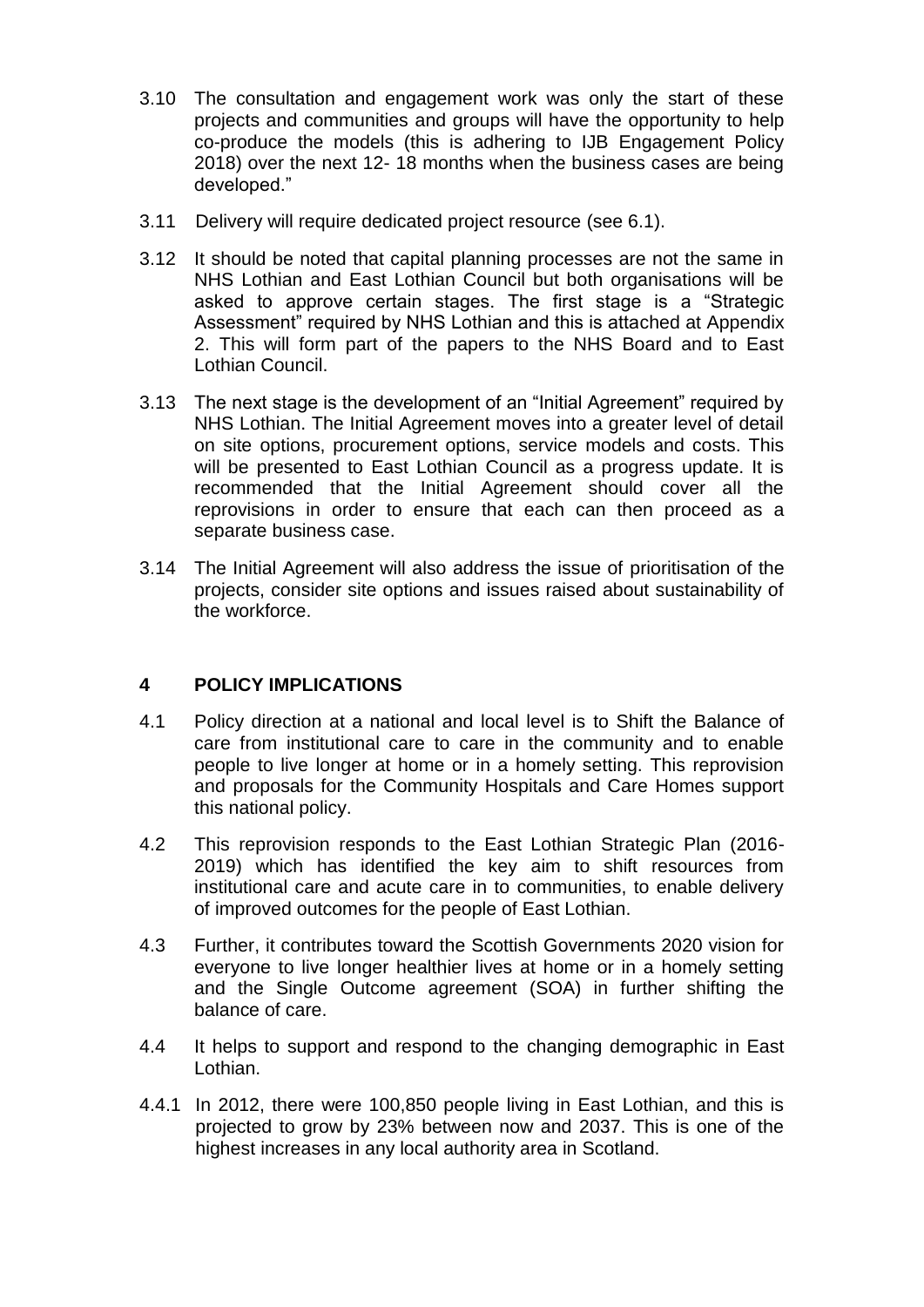- 4.4.2 For Older People across East Lothian aged 65+ the population is expected to increase<sup>2</sup> by 37% to 2026 and 72% to 2037. The greatest increase occurs for the  $85+$  age band which sees an increase<sup>3</sup> of  $68\%$ to 2026 and 162% to 2037.
- 4.5 The current facilities all have physical challenges. All require significant upgrades, to meet the expectation for modern care standards. This will become more challenging in light of the new care standards. Patient Quality Indicators highlight lack of building compliance and Care inspection reports have identified environmental issues.
- 4.6 The strategic emphasis for East Lothian is in responding to increases in the number of older people in east Lothian is by:
	- Shifting the balance of care from bed based to community based provision
	- Provide care closer to home
	- Support more independent living
	- Raising standards of service, including facilities fit for modern care

## **5 INTEGRATED IMPACT ASSESSMENT**

5.1 As this is a strategic vision for services there has not been an integrated impact assessment. This would be undertaken as part of any future business case process.

## **6 RESOURCE IMPLICATIONS**

## 6.1 **Financial** –

**Capital and Revenue** - the current capital and revenue budgets for the four facilities will be considered to be part of the assets available when planning for reprovision of the facilities. NHS Lothian Strategic Planning Group have agreed in principle that the capital receipts for Belhaven and Edington hospitals will be included for future development of this work.

Revenue functions of all 4 facilities will require to be clarified by NHS Lothian and East Lothian Council as part of the developing business cases.

**Project management resource** - An immediate resource implication is to support and fund the appointment of a full time Project Manager to lead and oversee the development of 3 Project Teams, provide project support to the Herdmanflat development, support and manage the functions of a Project Board and develop the Initial Agreement (required

 $\overline{a}$ 

<sup>2</sup> From a 2012 baseline

<sup>&</sup>lt;sup>3</sup> From a 2012 baseline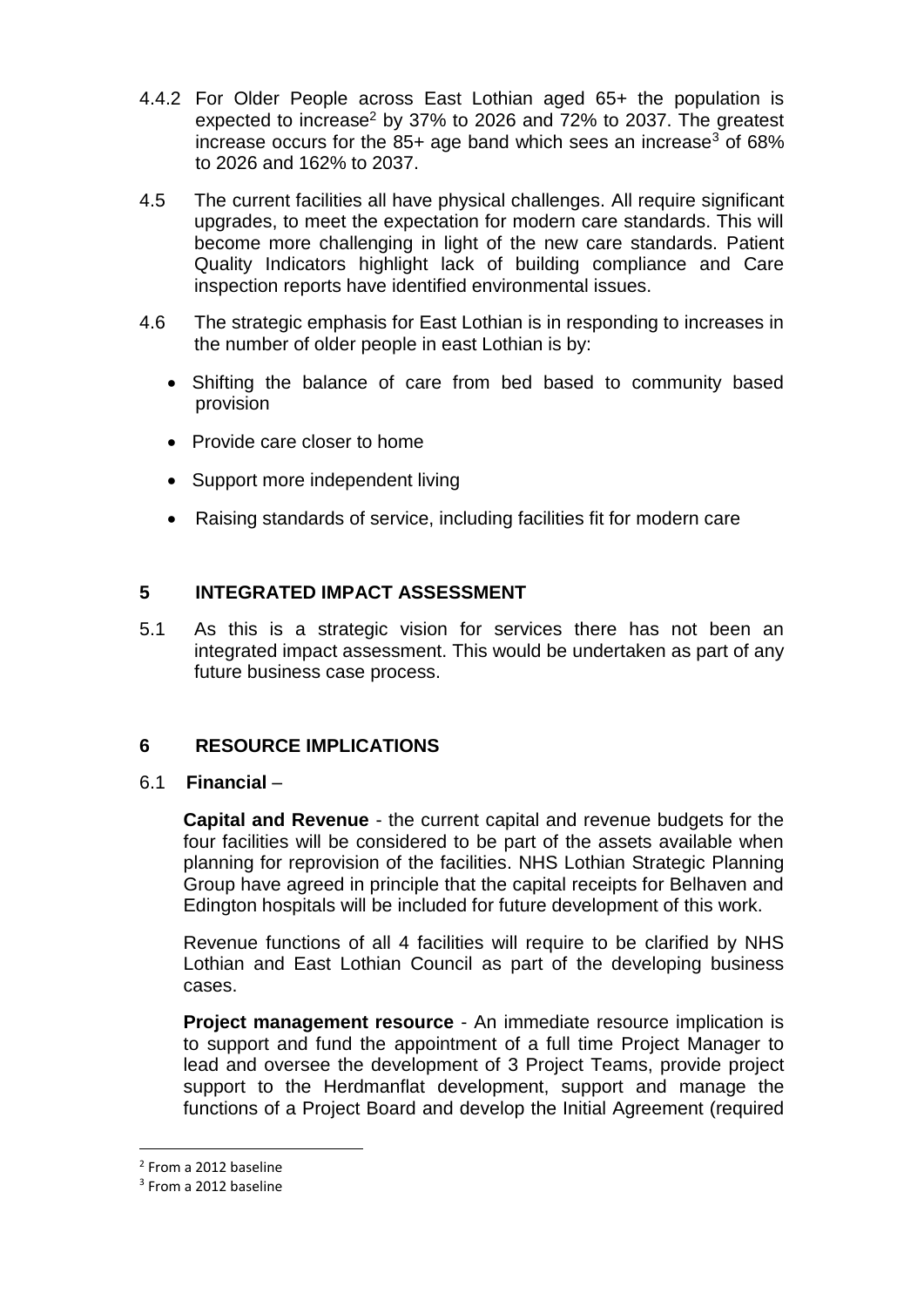for NHS Capital planning requirements). This post will report to the Chief Officer, East Lothian IJB for all projects. The approximate costs of this post are for a band 8a (mid-point) £44,000 (plus requisite set up costs). It is proposed that this cost for one year will be split 50:50 between NHS Lothian and East Lothian Council. Ongoing project resource will be identified as part of the initial agreement.

**Commitment and sign-off for funding -** If a project management resource is supported then during the next 12 months project management work will be undertaken to develop an Initial Agreement. If an Initial agreement is supported, this would progress to developing business cases for each of the 3 areas.

It is clear that for each and every business case – and in the particular case of funding – they will only proceed through the business case stage if they achieve Affordability, Value for Money and are supported by NHS Lothian, East Lothian Council and the Integrated Joint Board.

6.2 **Workforce issues** - will be assessed as part of business case development. Given the proposal will focus on a new model of care there will be a need to develop a workforce with competencies and skills required to provide care in different environments and in new ways of working. A workforce development programme should be developed to help establish workforce with capacity with the requisite skills and competencies to support these new developments.

# **7 BACKGROUND PAPERS**

7.1 *Attached* – Reprovision of Belhaven and Edington Community hospitals and Abbey and Eskgreen Care Homes (February 2018).

7.2 *Attached* - Briefing update paper on consultation and engagement.

| <b>AUTHOR'S NAME</b> | Alison MacDonald      |
|----------------------|-----------------------|
| <b>DESIGNATION</b>   | Interim Chief Officer |
| <b>CONTACT INFO</b>  | 01620 827765          |
| <b>DATE</b>          | 13 December 2018.     |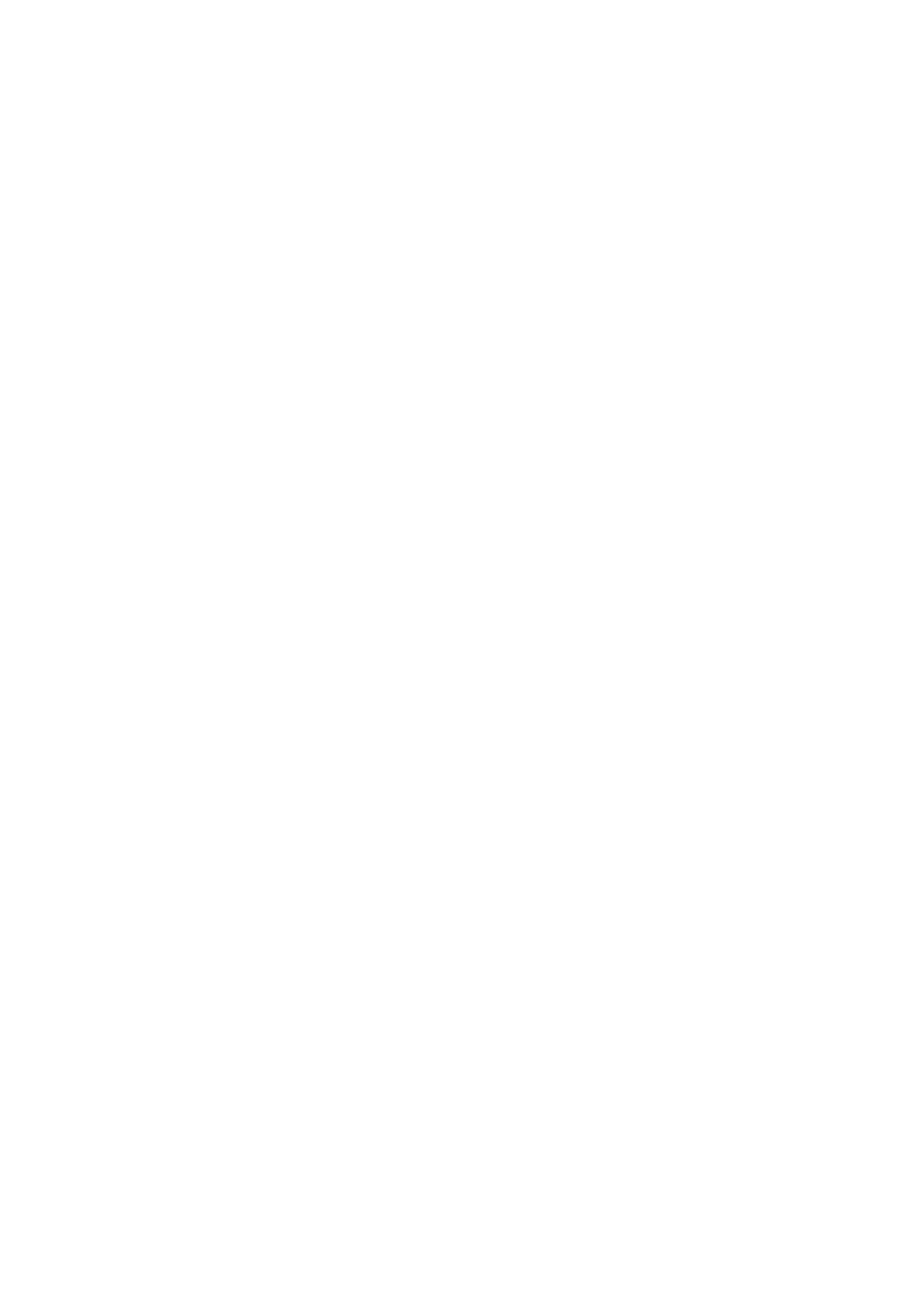# Reprovision of Abbey and Eskgreen Care Homes and Belhaven and Edington Community Hospitals

## East Lothian Integration Joint Board – December 2018

## **Briefing paper on consultation and engagement**

### **1. Background**

The IJB in February 2018 gave approval to consult and engage on the strategic direction for the reprovision of the hospitals and care homes. The work in this stage has focused upon the consultation and engagement events from March to June 2018. An update was provided to the IJB in October 2018 and an open session was held as part of the IJB Development session in November 2018 with representatives attending from the three local areas.

### **2. Feedback**

Consultation has involved meetings with the public, community councils, and area partnerships, elected members, staff, and relatives. Meetings, online surveys, pop up events, suggestion boxes, briefings.

*Appendix 1* provides the latest matrix of meetings and workshops to date "Growing Older – Engagement meetings and events".

The different ways in which feedback has been provided has been:

- Meetings both planned and as requested.
- Street events planned and undertaken by Jane Ogden-Smith.
- Workshop events planned and led by Chief Officer/Chair of IJB/Project Manager.
- Survey Monkey feedback from Jane with identified key points and key themes. *Appendix 2* Survey Monkey analysis (102 respondents)
- **3. What are the key themes that emerged from this work?**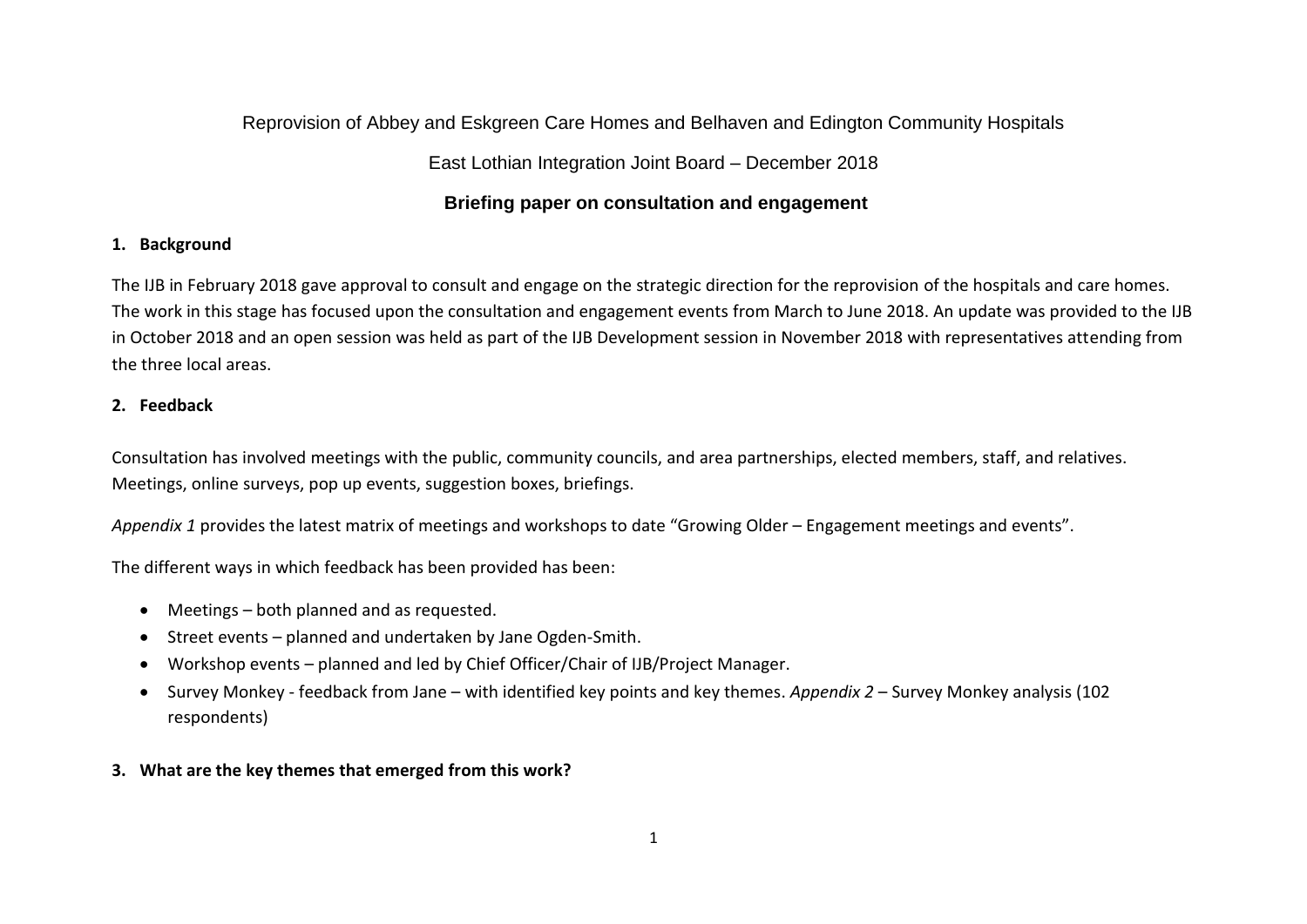From the meetings, street events, workshops events, survey monkey and website pages the following themes are emerging at this stage. This will be further developed as part of the co-production and consultation work of each business case.

#### **General Themes:**

- General acceptance of the need to change and issues around the fabric of the buildings shared by staff professional opinion and many members of the public.
- Acceptance that message on change is about the buildings and services and not about the care being received. The care being received across all 4 services was highlighted as very positive by many of those taking part in the engagement and consultation meetings.
- Great deal of interest and local attachment to the services.
- Strong feelings about keeping services in communities.
- For some a lot of excitement about the potential of Extra Care Housing (ECH) for both residents and staff.
- Emerging and improving understanding as to what ECH model is and how it can be developed locally.
- Some excitement about the greater potential for ELC and NHS to work together.
- Some concern about the level of care that could be provided in ECH e.g. reprovision from hospital.
- Staff concerns about their jobs although after staff meetings there was less concern and especially on long term nature of this planning.
- Real anxiety about sites and where services might be located. Most people are very aware of the lack of land and its cost.
- Desire to understand the links between these proposals and the Local Development Plan and the Local Housing Strategy.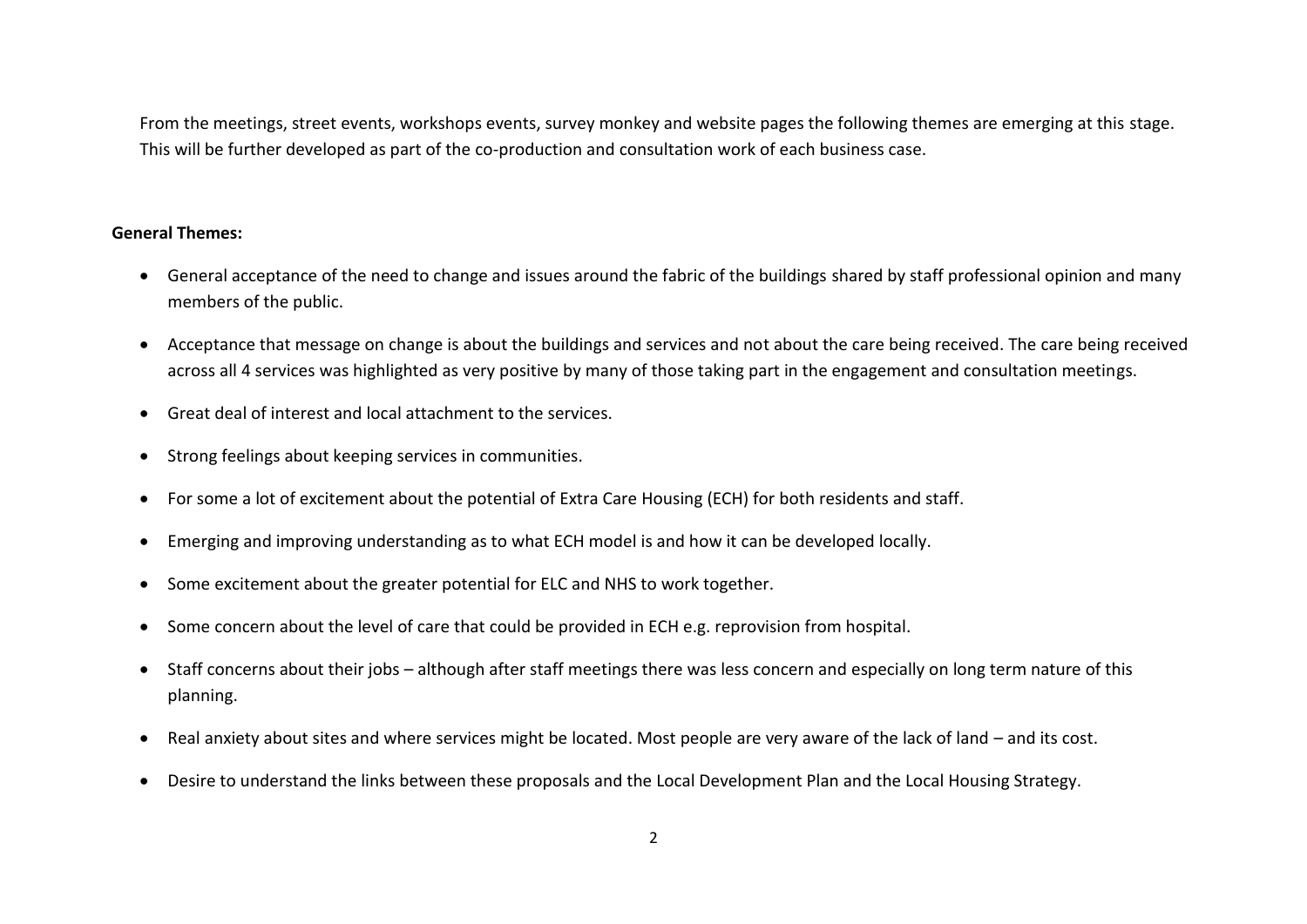- Wanting to understand the tenancy/ownership models better and anxiety about potential negative impact on individuals.
- Concern about potential for isolation of residents

From the engagement and consultation work themes have emerged both across the county and more specifically in each area. Some high level themes emerging from across the feedback were:

| <b>High level theme</b>                              | Commentary                                                                                                                                                                                                                                                                                                                                                                                                                                                                                                                                                                                                                                                                                                                                                                                                                          |
|------------------------------------------------------|-------------------------------------------------------------------------------------------------------------------------------------------------------------------------------------------------------------------------------------------------------------------------------------------------------------------------------------------------------------------------------------------------------------------------------------------------------------------------------------------------------------------------------------------------------------------------------------------------------------------------------------------------------------------------------------------------------------------------------------------------------------------------------------------------------------------------------------|
| Different models of care                             | Thoughts around the type and design of service that could be built as an extra care<br>model. Some suggestions around Dutch Buurtzorg model, The principles of this model<br>are being piloted as part of the facility visited at Varis Court in Forres, Moray.<br>A similar facility used by a relative's parent in New Zealand (Berwick Royal Oak) was<br>highlighted as a model.                                                                                                                                                                                                                                                                                                                                                                                                                                                 |
| Design and detail of new extra care housing facility | Positive discussion about what type of services and facilities could be in an extra care<br>facility took place but especially during the work shop sessions. This varied depending<br>upon the services currently within each care home or hospital, for example:<br>Wish to retain existing services<br>Step up and step down care<br>$\bullet$<br>Palliative care and end of life<br>Nursing and residential care<br>24 hour nursing care<br>$\bullet$<br>Minor Injuries unit (North Berwick)<br>Intergenerational facilities<br>$\bullet$<br>Community involvement and social hub<br>$\bullet$<br>Garden areas<br>$\bullet$<br>Inclusion within the community and central to towns<br>$\bullet$<br>Ability for family to stay for care and support (over and above a partner<br>$\bullet$<br>permanently sharing with a couple) |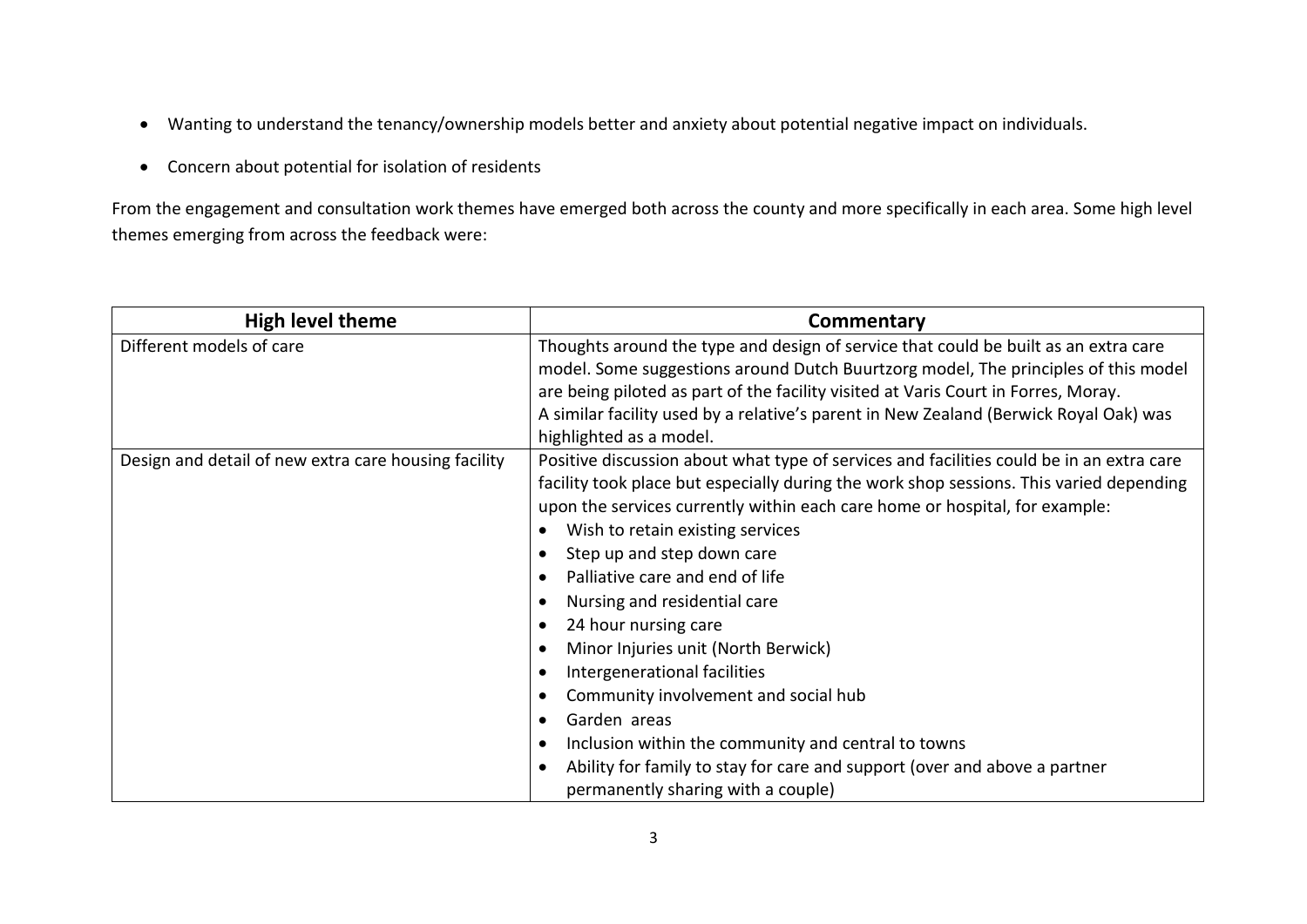|                                | Manage potential to reduce social isolation <sup>1</sup> and developing model around<br>building stronger communities.                                                                                                                                                                                                                                                                                                                                                                                                                                                                                                                                                                                                                                                                                                                                                                                                                                        |
|--------------------------------|---------------------------------------------------------------------------------------------------------------------------------------------------------------------------------------------------------------------------------------------------------------------------------------------------------------------------------------------------------------------------------------------------------------------------------------------------------------------------------------------------------------------------------------------------------------------------------------------------------------------------------------------------------------------------------------------------------------------------------------------------------------------------------------------------------------------------------------------------------------------------------------------------------------------------------------------------------------|
| Tenure and security of tenancy | Concerns raised in relation to security of tenancy and financial issues. Also in relation<br>to moving from current council house tenancy as a couple. These are managed in<br>other areas by ensuring that any couple moving in to extra care housing would remain.<br>If for example the client either dies or moved on to other care $-$ the partner would<br>remain in the home as a house for life.<br>Housing allocation panels with input from health and social care and third party<br>provider (if facility owned and managed by third party) would manage the balance of<br>need across the extra care facility.<br>Concern as to private provision for extra care housing and the ability for some flats to<br>be purchased and how this may restrict access to this type of housing. Different<br>commissioning models and funding approaches are in place across the country and<br>would need to be further explored in business case options. |
| Site                           | This was raised very frequently across all sites. Questions around what current sites<br>were available, would they be large enough for new facilities and cost to buy land.<br>Assessment of land opportunities would be undertaken within the business case<br>process.                                                                                                                                                                                                                                                                                                                                                                                                                                                                                                                                                                                                                                                                                     |
| Co-production                  | The message at engagement and consultation events was clear that the consultation<br>and engagement work was only the start of these projects. Communities and groups<br>would have the opportunity to help co-produce the models (adhering to IJB<br>Engagement Policy 2018) over the next 12-18 months when the business cases are<br>being developed.                                                                                                                                                                                                                                                                                                                                                                                                                                                                                                                                                                                                      |
| <b>Carers</b>                  | Consultation with carers and carer organisations will inform and shape future service<br>design and provision.<br>The engagement and consultation events over recent months have been vital in<br>gathering the thoughts and views of a range of organisations and individual carers<br>who have attended the meetings/sessions. It has been reiterated that this is the start                                                                                                                                                                                                                                                                                                                                                                                                                                                                                                                                                                                |

 $\overline{\phantom{a}}$ <sup>1</sup> Scottish Government A Connected Scotland: Tackling social isolation and loneliness and building stronger communities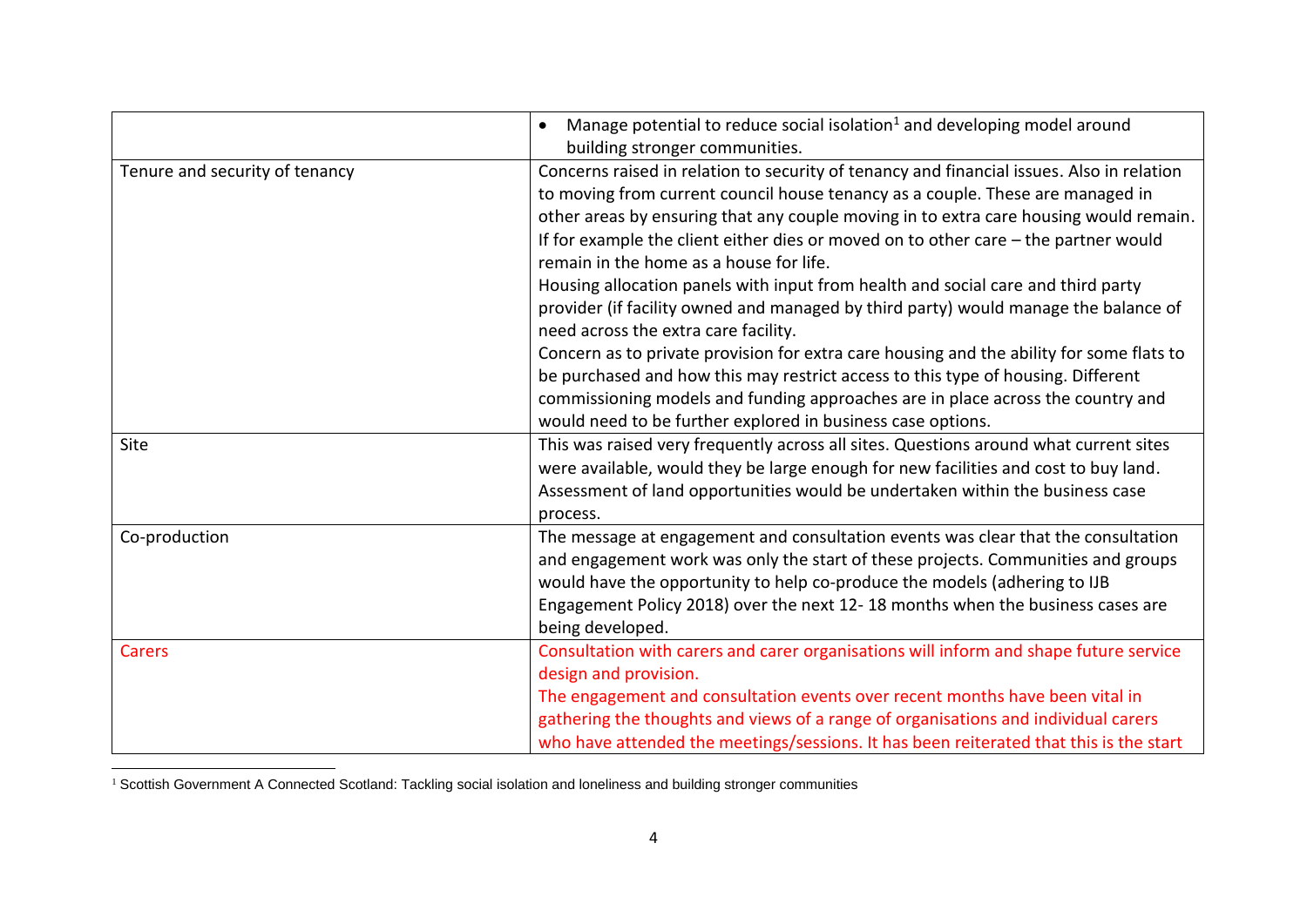|                                                                                                                  | of co-production and there will be involvement in the more local business cases to<br>help further develop these models.                                                                                                                                                                                                                                                                                                                                                                                                                                                                                                                                                                                                                   |
|------------------------------------------------------------------------------------------------------------------|--------------------------------------------------------------------------------------------------------------------------------------------------------------------------------------------------------------------------------------------------------------------------------------------------------------------------------------------------------------------------------------------------------------------------------------------------------------------------------------------------------------------------------------------------------------------------------------------------------------------------------------------------------------------------------------------------------------------------------------------|
|                                                                                                                  | The East Lothian Carers Strategy 2018 - 2021 Consultation draft will also be key in<br>supporting carers to be able to help with the ongoing co-production of this work.                                                                                                                                                                                                                                                                                                                                                                                                                                                                                                                                                                   |
| Allocation of ECH housing and places                                                                             | There are different commissioning models across the country but most have an<br>'allocation/housing panel'. How ECH places would be allocated was a concern raised<br>and to ensure there was no 'house blocking' or individuals being priced out of ability<br>to have an ECH. Panels in other ECH models manage this process through a panel to<br>ensure these concerns are not realised.                                                                                                                                                                                                                                                                                                                                               |
| Transition from current services in to new services<br>and what happens to remaining assets                      | This was mentioned early on during the consultation and engagement sessions as<br>there was an initial view that this work would be taking place sooner rather than later.<br>Once meetings and groups were informed that this is a 3-5 year plus set of plans then<br>there was less emphasis of this. However, there was clear emphasis that when it does<br>take place then there should be huge importance around getting transition right.                                                                                                                                                                                                                                                                                            |
| Staff - development of new roles/planning<br>transition/recruitment & retention (including<br>housing for staff) | Staffing issues - frequently raised throughout engagement and consultation sessions.<br>Centred on the focus to ensure staff are protected and that they move with any of the<br>services. When we spoke to staff they were more assured that this development will<br>be 3-5 years plus and that the new facilities were likely to require additional staff.<br>Developing their role in to providing care in an ECH facility would require positive<br>recruitment with attractive jobs, positive career opportunities and career pathways.<br>Housing for staff was raised (primarily in North Berwick - given current house prices)<br>and some very positive suggestions on models and thinking to support staff were<br>highlighted. |
| Sheltered housing                                                                                                | A lot of discussion initially around the differences between extra care housing and<br>sheltered housing. Many people liked the sheltered housing model and we need to<br>link in to the outcome of the East Lothian Council review.                                                                                                                                                                                                                                                                                                                                                                                                                                                                                                       |
| Access to packages of care                                                                                       | This issue was raised frequently and IJB staff had also highlighted this. People<br>supported the need to have speedier packages of care in place in peoples own home<br>to support independence.                                                                                                                                                                                                                                                                                                                                                                                                                                                                                                                                          |
| Minor Injuries at North Berwick                                                                                  | Respondents in North Berwick wished MIU to remain in any new development.                                                                                                                                                                                                                                                                                                                                                                                                                                                                                                                                                                                                                                                                  |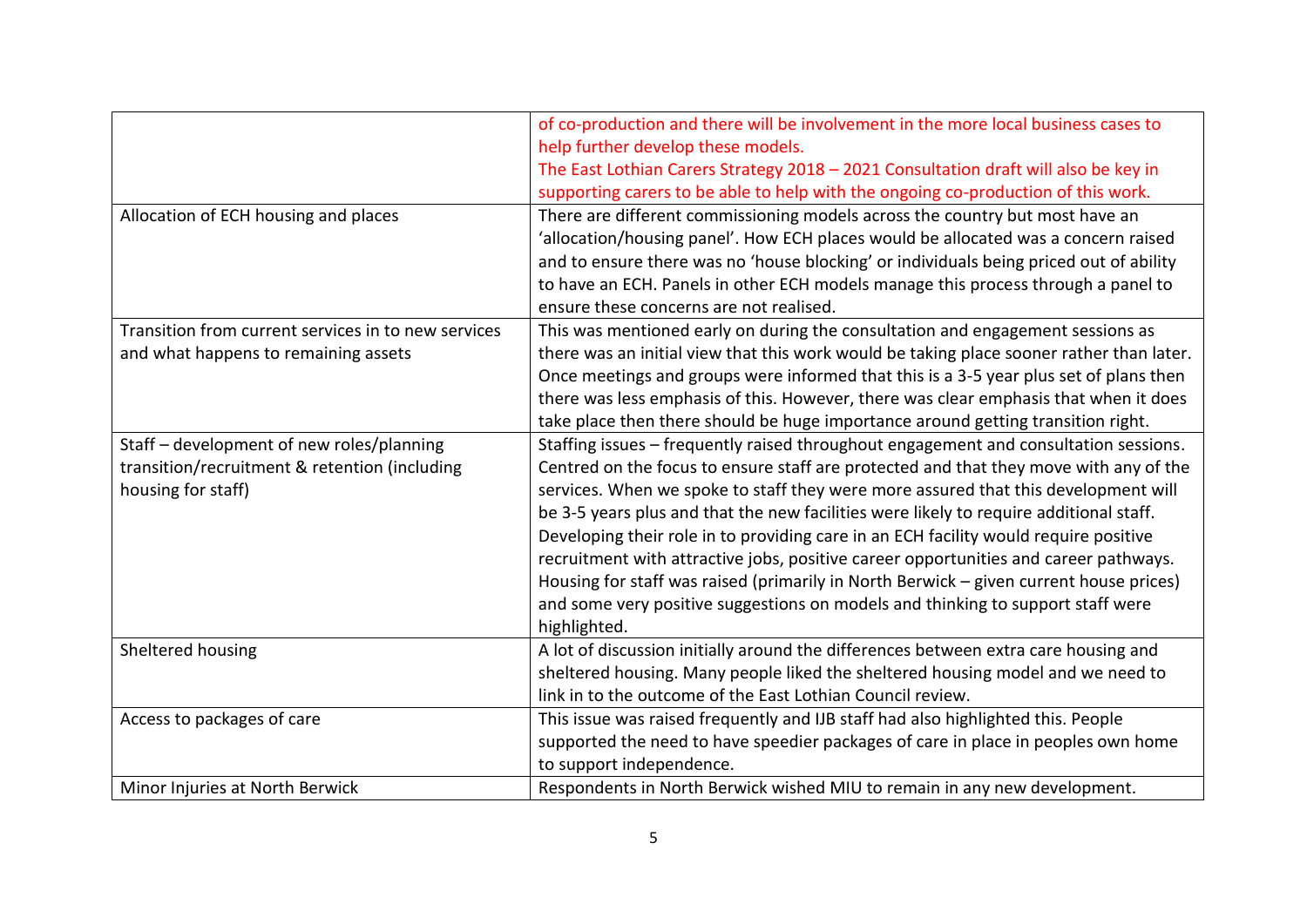| Affordability/value for money/costs of services | This was raised, however people at the various events and meetings were informed -      |
|-------------------------------------------------|-----------------------------------------------------------------------------------------|
|                                                 | and they accepted – that this stage of work was about developing a model for the        |
|                                                 | reprovision of these services. But there was concern as to how any new facilities could |
|                                                 | I be funded and how land and a site could be purchased if required.                     |

There are further specific themes from each of the 3 local areas. These should be taken into account as part of the next phase in developing a business case. Themes emerging locally are:

#### **North Berwick** – key messages

- 1. Full support on the standard of care being provided by the staff in both Edington hospital and Abbey Care home. This point was made clear by IJB staff at the outset of all presentations and workshops. Focus was on reprovision of facilities.
- 2. Ensure all current services are reprovided in any new service provision. This includes the Minor Injuries Unit, Palliative care, community beds, respite provision, North Berwick Health Centre and Abbey Care Home.
- 3. Broad support on the need to reprovide these services in a new purpose built facility. There are still some views on the potential to reprovide any new facility within the current Edington facility (e.g. following refurbishment). Some discussion on the ability to access adjacent land (The Lodge grounds) to the current site.
- 4. Minor Injuries Unit MIU to be retained in any future model.
- 5. Support to reprovide North Berwick Health Centre in or adjacent to any new facility. Some discussion on a two site option if one site not able to be identified in North Berwick but provision should still be in North Berwick.
- 6. Concern on the ability to recruit new (and more) staff to any new facility. Some positive ideas from events on potential ways to support staff with accommodation (e.g. key worker housing model and/or linked to affordable homes).
- 7. Positive discussions on how extra care housing model could be developed and services provided in any new facility. Many positive comments received by those present at events who would 'like this model of service for themselves' at some point in the future. Also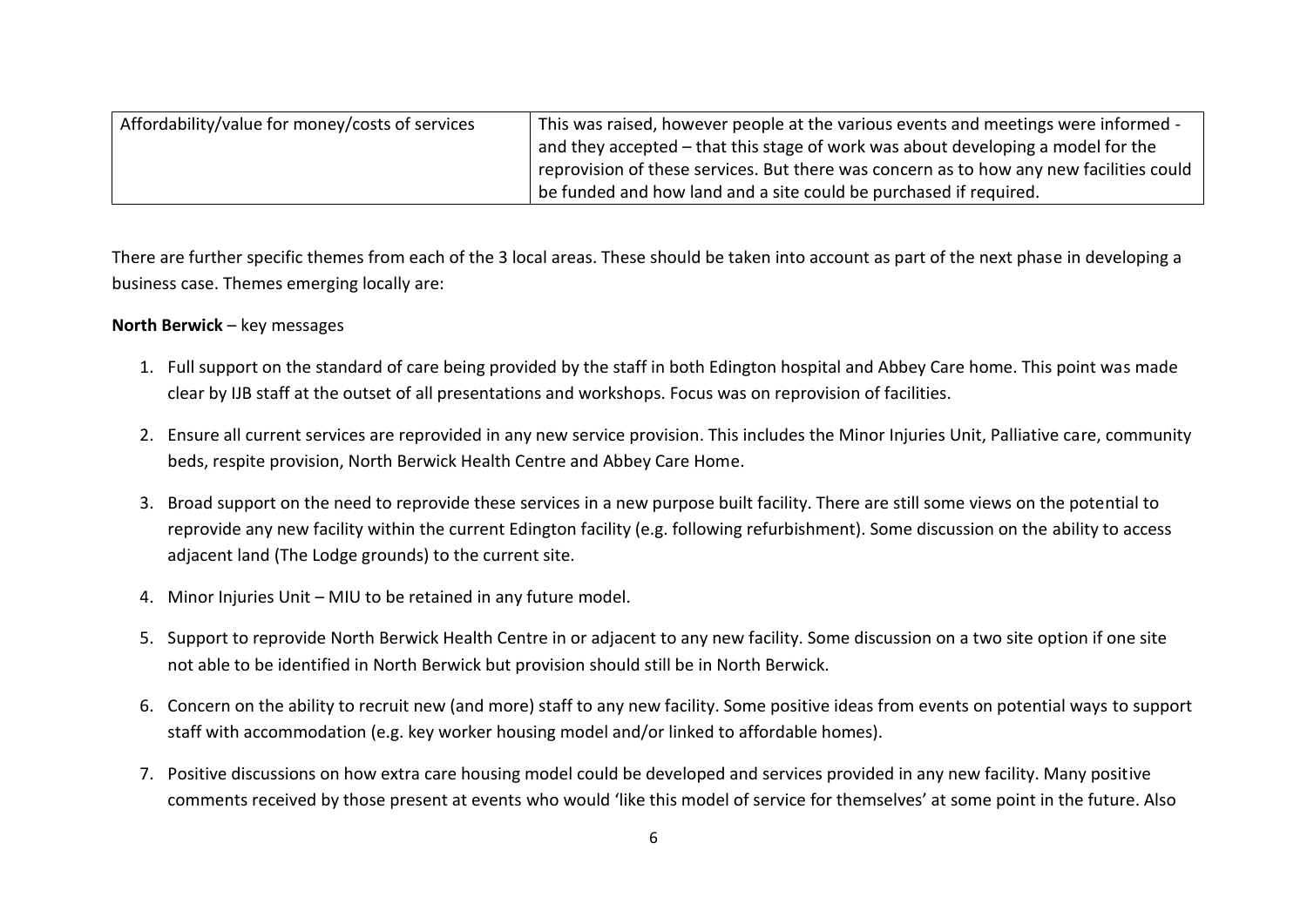concern as to how the new concept of 24 hour health and social care could be provided in an extra care housing facility rather than a "hospital ward" facility. Encouraging comments received on benefits of developing stronger links with community, e.g. intergenerational models, community facilities.

8. Concerns around 'house blocking' in any new facility and concerns about the input of shared ownership and private purchase models. Anxieties about private provider model of ECH.

#### **Dunbar** – key messages

- 1. Full support on the standard of care being provided by the staff in Belhaven hospital. This point was made clear by IJB staff at the outset of all presentations and workshops. Focus was on reprovision of facilities.
- 2. Some dissatisfaction with the outcome of the review of ward 2 at Belhaven despite significant public involvement and transparency.
- 3. Dunbar workshop highlighted on 'localism' and wanting to keep current services local.
- 4. Wish to retain current services including beds accessed by GP's, respite, palliative and 24 hour nursing care.
- 5. Support on the need to reprovide Belhaven in a new facility. Some views that adjacent land on current Belhaven site could be used for new build. Also some views that new facility could be based nearer centre of Dunbar closer to better transport links, other views that current site should be used.
- 6. Positive discussions on how extra care housing model could be developed and services provided in any new facility. Many positive comments received by those present at events who would 'like this model of service for themselves' at some point in the future. Also concern as to how the new concept of 24 hour health and social care could be provided in an extra care housing facility rather than a "hospital ward" facility. Encouraging comments received on benefits of developing stronger links with community, e.g. intergenerational models, community facilities.

#### **Musselburgh** –key messages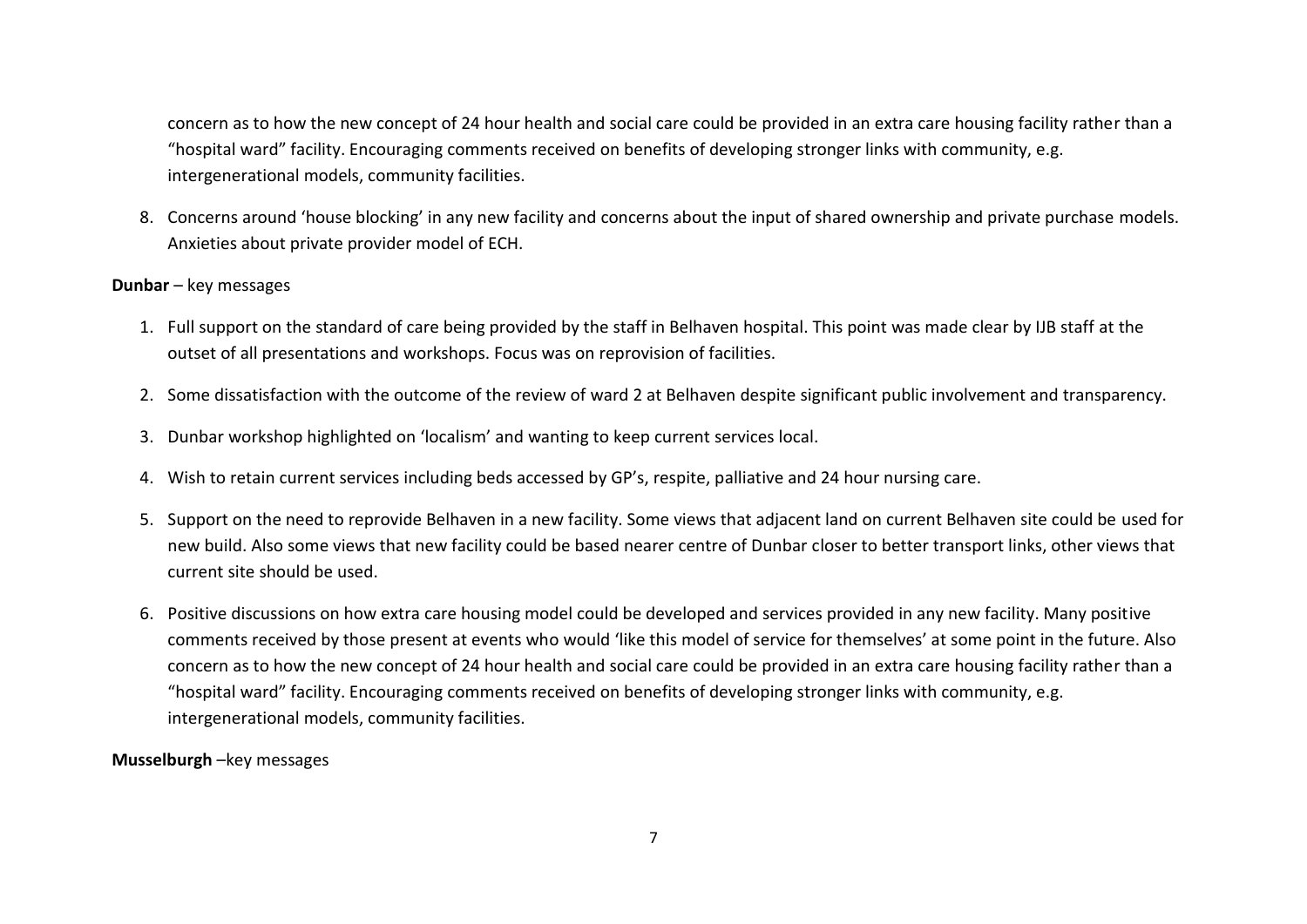- 1. Full support on the standard of care being provided by the staff in Eskgreen Care home. This point was made clear by IJB staff at the outset of all presentations and workshops. Focus was on reprovision of facilities.
- 2. Positive discussions on how extra care housing model could be developed and services provided in any new facility. Many positive comments received by those present at events who would 'like this model of service for themselves' at some point in the future. Also concern as to how the new concept of 24 hour health and social care could be provided in an extra care housing facility rather than a "hospital ward" facility. Encouraging comments received on benefits of developing stronger links with community, e.g. intergenerational models, community facilities.
- 3. Concerns highlighted with existing council tenancy arrangements for individuals/couples moving in to an extra care housing facility and the security of that tenancy. (Noted that in other ECH models this is managed through ECH assessment panel).
- 4. Concerns raised around whether Wireworks site is large enough for such a facility. In doing so suggestions raised about a potential 2 site option – wireworks and Eskgreen (with either refurbishment and/or new build on current Eskgreen site).
- 5. Some feelings of having "lost out" repeatedly, desire to keep Eskgreen too, feelings that biggest town is under served.

| <b>Month</b> | <b>Action</b>                           | <b>Comments</b>                                                                               |
|--------------|-----------------------------------------|-----------------------------------------------------------------------------------------------|
| September    | Circulation of Growing Older newsletter | Circulated via Communication and Engagement team to those who participated in the             |
|              |                                         | Engagement and Consultation.                                                                  |
| October      | Provide update paper - For Information  | Provided update on the themes and reflections from across Dunbar, Musselburgh and North       |
|              | only - to Integration Joint Board 25th  | Berwick areas. Noted the circulation to stakeholders in September via Newsletter. Update well |
|              | October 2018                            | received and supported informal development session in November 2018.                         |
| November     | Informal development session of the     | Used a 90 minute slot of the November IJB Development meeting to invite guests from each area |
|              | Integration Joint Board                 | to represent interest groups and discuss themes. Feedback received from development session   |
|              | 22 <sup>nd</sup> November 2018          | and incorporated in to paper for the IJB 13 <sup>th</sup> December 2018.                      |
| December     | <b>Integration Joint Board</b>          | Final paper to the IJB taking note of feedback/views and input from the information           |

#### **4. Next Steps - Outline timetable**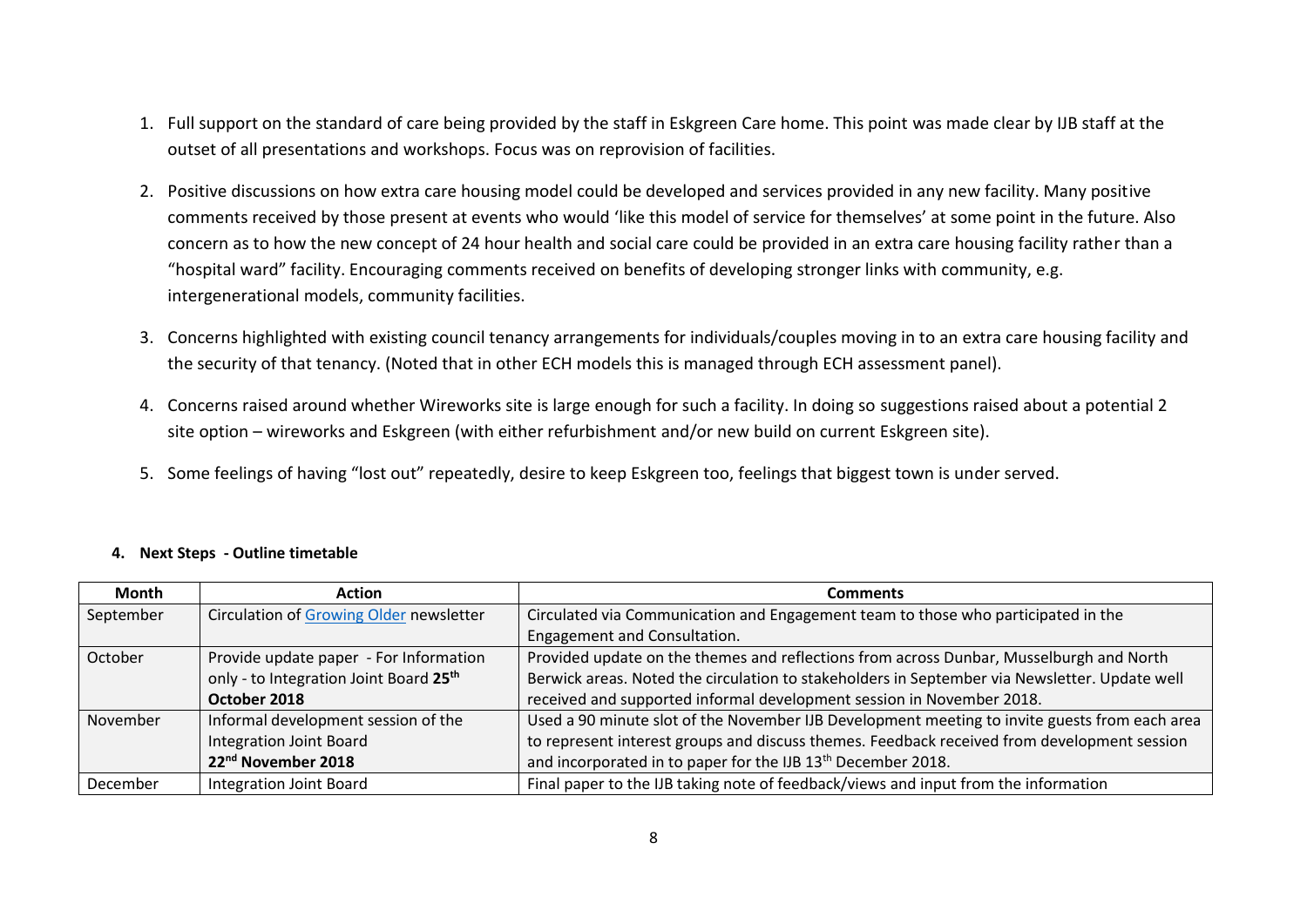| 13 <sup>th</sup> December 2018 | development session/Chief Executives/Chief Officer/IJB members in November and any further |
|--------------------------------|--------------------------------------------------------------------------------------------|
|                                | feedback from all stakeholder groups involved.                                             |

## **Appendix 1 - Growing older - Engagement meetings and events**

Between December 2017 and February 2018 – two meetings each of Dunbar/Belhaven, Musselburgh and North Berwick Health and Social Care Forums

- 29th March Meeting with Local Area Partnership and Community Council reps to discuss engagement
- $\bullet$  11<sup>th</sup> April Meet North Berwick community council and FoE reps to discuss engagement
- 17<sup>th</sup> April Meet Stuart Baxter, Musselburgh Area Partnership Manager to discuss engagement
- 19<sup>th</sup> April GP Cluster Business Meeting engagement
- 1<sup>st</sup> May North Berwick Health and Wellbeing Association/Community Council/LAP engagement
- $\bullet$   $1^{\text{st}} 31^{\text{st}}$  May Radio ad promoting engagement
- 2<sup>nd</sup> May David Small and Peter Murray interview on ECFM about engagement
- 2<sup>nd</sup> May Councillor Briefing
- 4<sup>th</sup> May Belhaven Staff Meetings